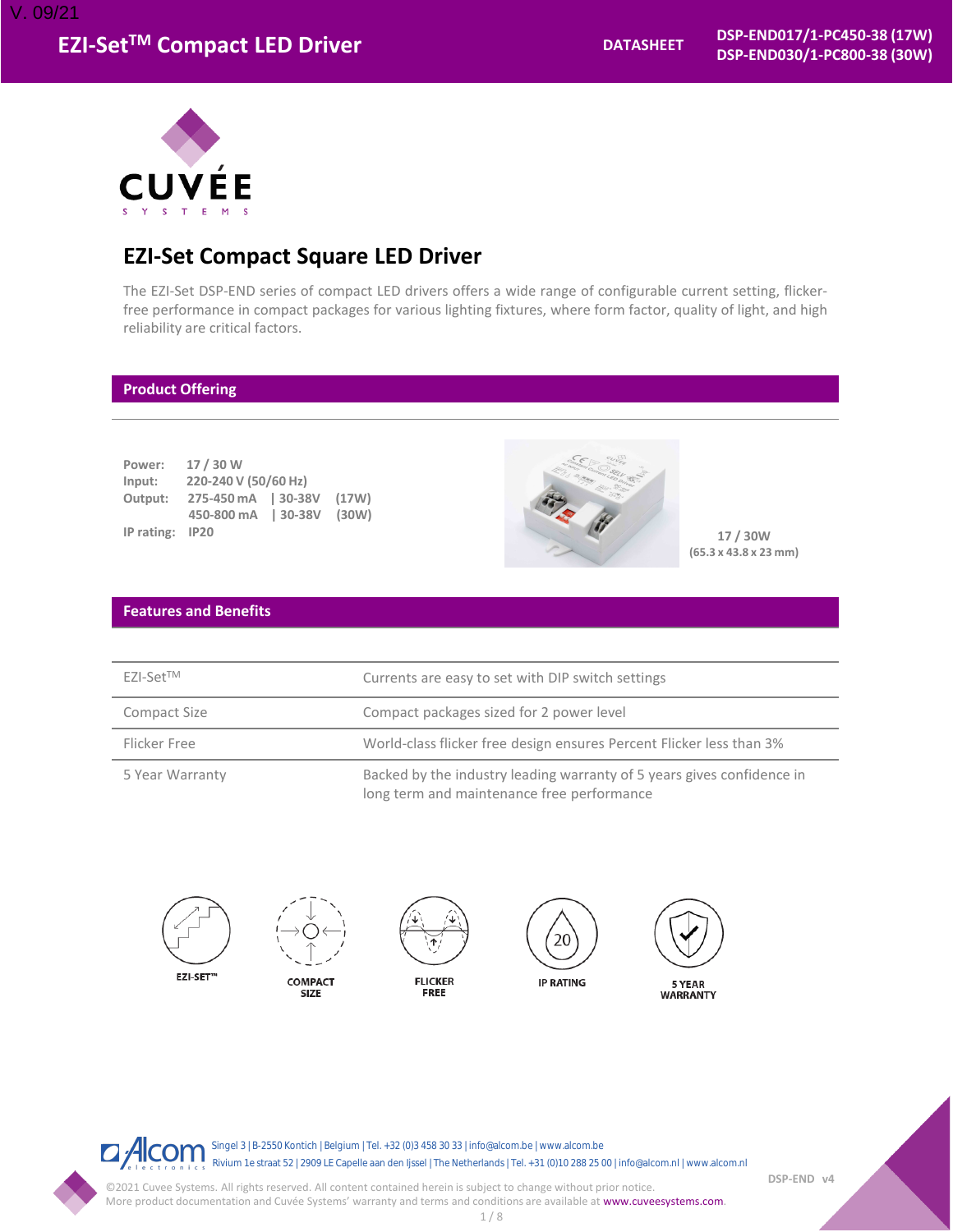

| 1 - Input Characteristics       |                                       |                                                                                            |
|---------------------------------|---------------------------------------|--------------------------------------------------------------------------------------------|
| <b>Specification item</b>       | Value                                 | Condition                                                                                  |
| Nominal Input Voltage Range AC  | $220 - 240$ VAC                       | Performance range                                                                          |
| Absolute Input Voltage Range AC | $198 - 264$ VAC                       | Safety operational range                                                                   |
| Maximum Input Current           | 0.095A<br>(17W)<br>(30W)<br>0.15A     | Full output power @ 230V Input Voltage                                                     |
| Input Frequency                 | 50 / 60 Hz                            | Performance range                                                                          |
| Power Factor with Full Load     | (17W)<br>0.90<br>0.98<br>(30W)        | Full output power @ 230V Input Voltage                                                     |
| Efficiency                      | (17W)<br>88 %<br>89%<br>(30W)         | Full load @ 230V Input Voltage                                                             |
| THD with Full Load              | $<$ 44 $%$<br>(17W)<br>< 10%<br>(30W) | Full load @ 230V Input Voltage                                                             |
| Maximum Inrush Current          | < 3.0A                                | At 230 input 25°C cold start at 100% conditions. For<br>more details in the attached graph |
| No-load Power                   | < 0.5 W                               |                                                                                            |
| Start-up Time                   | < 0.5s                                |                                                                                            |

| 2 - Output Characteristics                           |                                  |                |                                                                                                        |
|------------------------------------------------------|----------------------------------|----------------|--------------------------------------------------------------------------------------------------------|
| <b>Specification item</b>                            | Value                            |                | Condition                                                                                              |
| Rated LED Output Power                               | $8.3 - 17.1W$<br>$13.5 - 30.4W$  | (17W)<br>(30W) |                                                                                                        |
| Nominal LED Output Current<br>(3 dip-switch control) | $275 - 450$ mA<br>$450 - 800$ mA | (17W)<br>(30W) | @ 275 / 300 / 325 / 350 / 375 / 400 / 425 / 450mA<br>@ 450 / 500 / 550 / 600 / 650 / 700 / 750 / 800mA |
| <b>LED Output Current Tolerance</b>                  | ±5%                              |                |                                                                                                        |
| LED Output Voltage Range DC                          | $30 - 38$ VDC                    |                |                                                                                                        |
| Open Loop (no load) Voltage                          | $<$ 52VDC                        |                | driver will limit the output voltage to <52V if LED<br>load is opened                                  |
| Output Current Ripple LF                             | $\leq 3\%$                       |                | $<$ 2 $K$ Hz                                                                                           |
| Output P <sub>ct</sub> LM                            | $\leq 1.0$                       |                |                                                                                                        |
| Output SVM                                           | $\leq 0.4$                       |                |                                                                                                        |

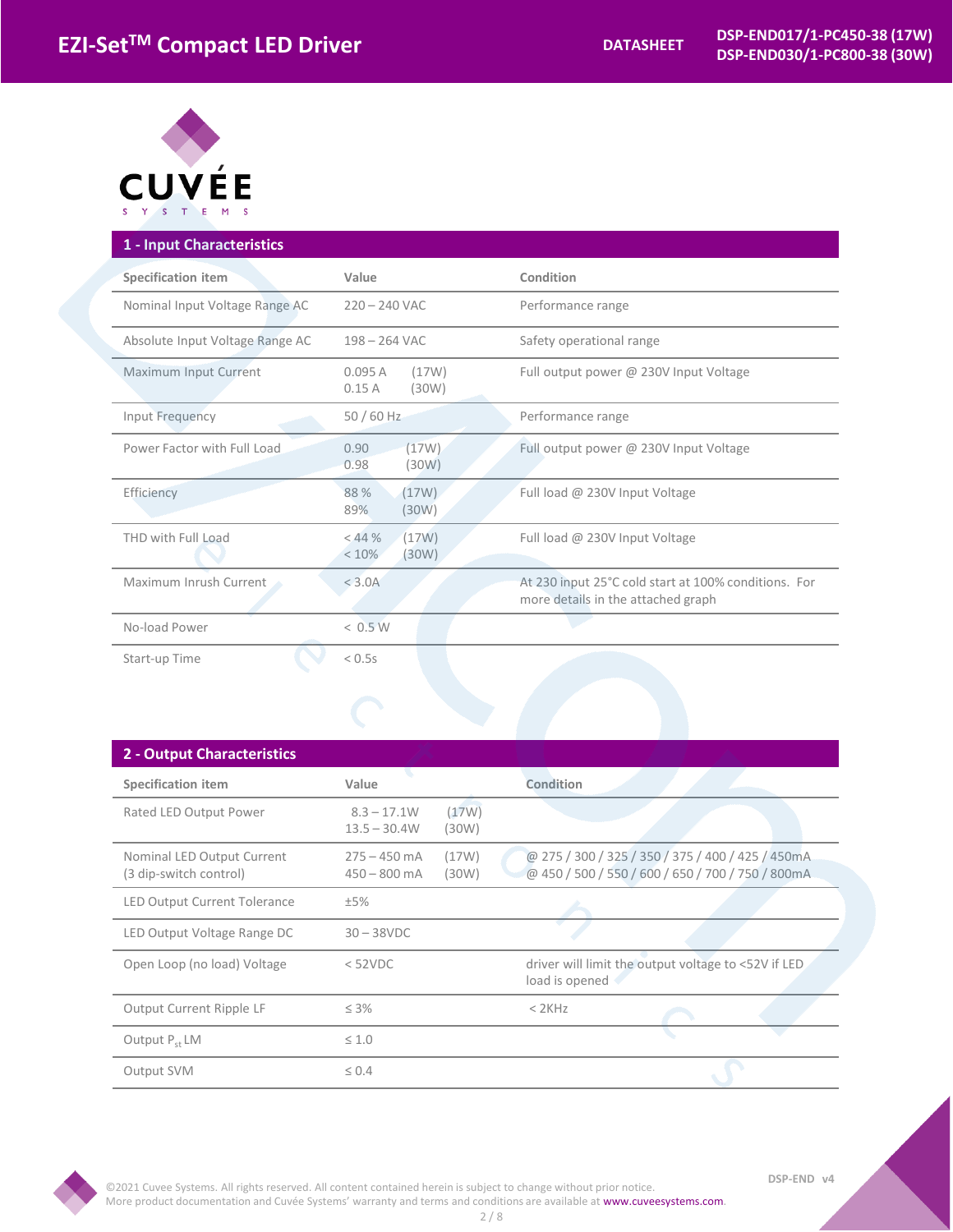

| <b>3 - Environmental Conditions</b>      |                         |                                                                                                           |
|------------------------------------------|-------------------------|-----------------------------------------------------------------------------------------------------------|
| Specification item                       | Value                   | Condition                                                                                                 |
| Ambient Temperature (Ta) Range           | $-20$ to $40^{\circ}$ C | Higher ambient temperature are possible as long as Tc<br>conforms to the operating case temperature range |
| Operating Case Temperature (Tc)<br>Range | $-20$ to $85^{\circ}$ C | Case Temperature measured at Tc mark on product                                                           |
| Max. Case Temperature (Tc max)           | $95^{\circ}$ C          | Max. temperature measured at Tc mark on product                                                           |
| <b>Storage Temperature</b>               | $-40$ to $85^{\circ}$ C |                                                                                                           |
| Relative Humidity                        | 80%                     | Non-condensing                                                                                            |
| Lifetime $@$ Tc max                      | 50,000 hours            | At Tc within Operating Case Temperature Range.                                                            |
| <b>Ingress Protection</b>                | <b>IP20</b>             |                                                                                                           |
|                                          |                         |                                                                                                           |

| 4 - Protection Features               |            |                    |
|---------------------------------------|------------|--------------------|
| <b>Specification item</b>             | Value      | Condition          |
| Over Current Protection (OCP)         | YES.       | Automatic recovery |
| Over Voltage Protection (OVP)         | <b>YES</b> | Automatic recovery |
| Output Short-Circuit Protection (SCP) | YES.       | Automatic recovery |

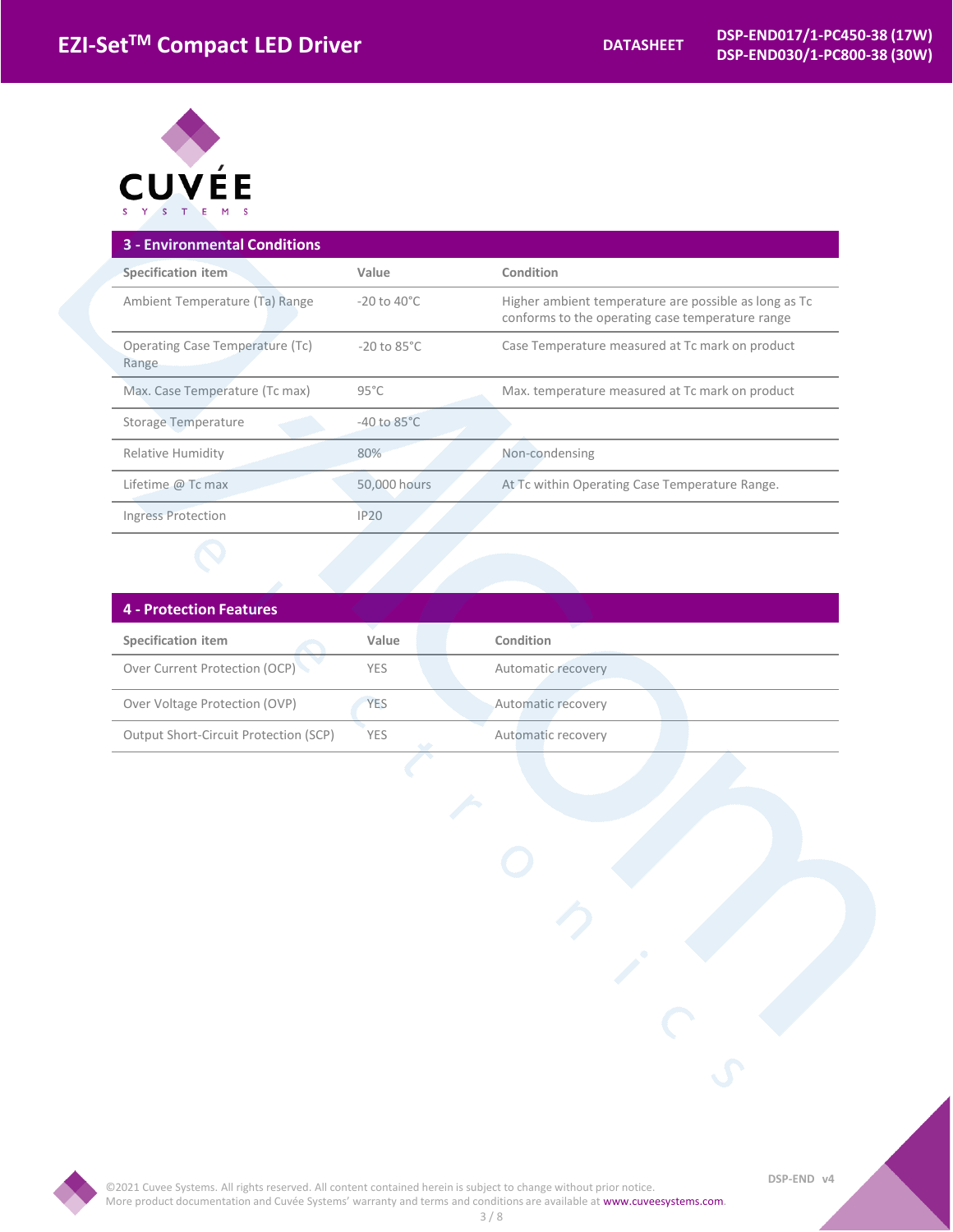## **5 - Outline Drawing**

## **5.1a - Outline Drawing DSP-END017/1-PC450-38, DSP-END030/1-PC800-38**



## **S.1b - Mechanical Details Condition in the Value Condition**

| Specification item | Value                       | Condition |  |
|--------------------|-----------------------------|-----------|--|
| Length (L)         | 65.3 mm                     |           |  |
| Width (W)          | 43.8 mm                     |           |  |
| Height (H)         | 23.0 mm                     |           |  |
| Weight             | 84 g (17W)<br>(30W)<br>94 g |           |  |

## Specification item **Value** Value Condition Connections (Poke-in Connector)  $\phi$  0.5 – 0.75 mm  $(22 - 20$  AWG) Solid / strand wire Wire Strip Length 6 – 9 mm Max. Output Wire Length 20 cm Total length of wiring **5.1c - Wiring and Conditions**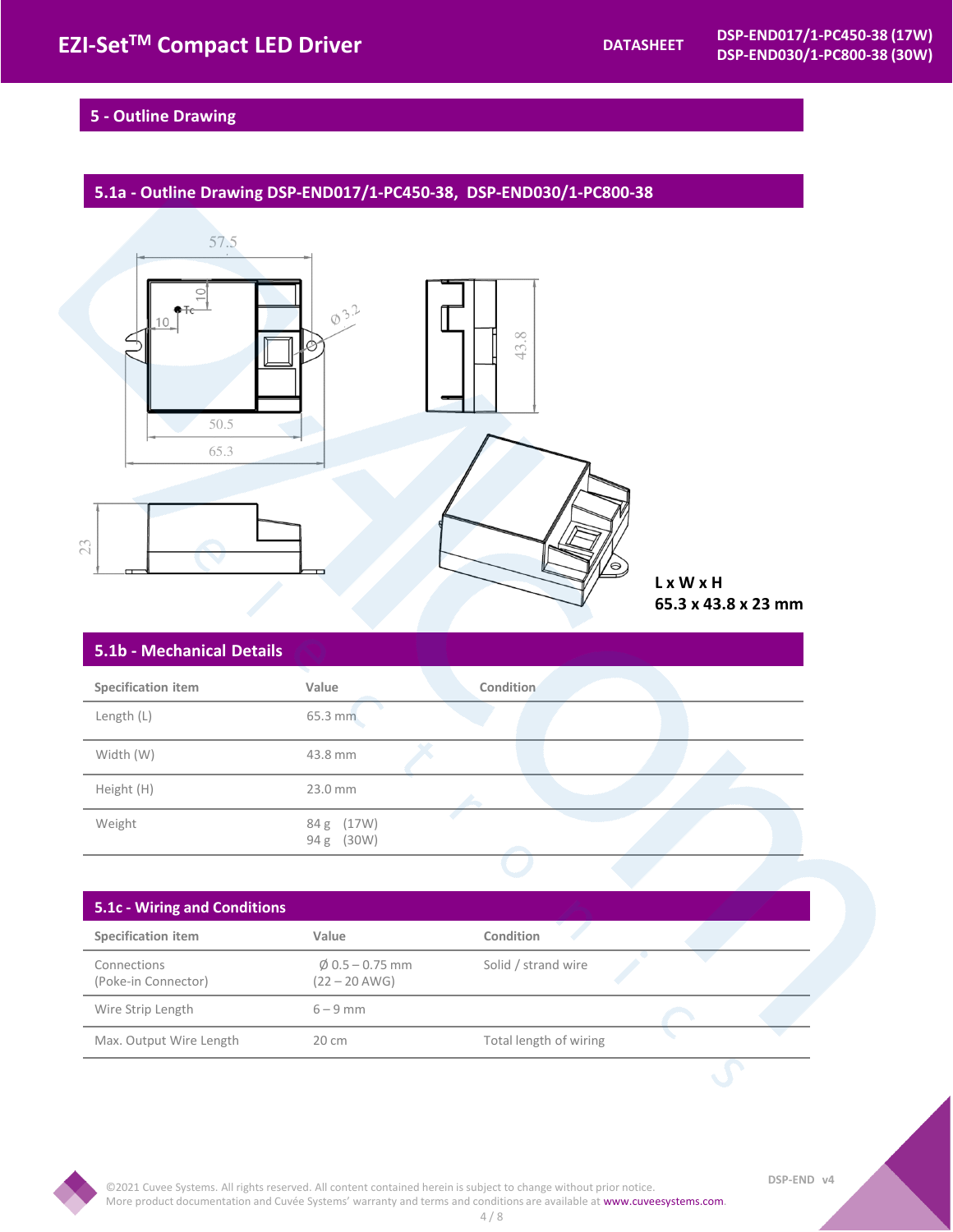

**6 – DIP Switch Operation Instructions and LED Output Terminals Polarity** 

| <b>DIP-Switch</b> |                |    | <b>Current Setting</b> |            |  |  |
|-------------------|----------------|----|------------------------|------------|--|--|
|                   |                |    | <b>17W</b>             | <b>30W</b> |  |  |
| $\mathbf{1}$      | $\overline{2}$ | 3  | [mA]                   | [mA]       |  |  |
| ON                | ON             | ON | 450                    | 800        |  |  |
|                   | ON             | ON | 425                    | 750        |  |  |
| ON                |                | ON | 400                    | 700        |  |  |
|                   |                | ON | 375                    | 650        |  |  |
| ON                | ON             |    | 350                    | 600        |  |  |
|                   | ON             |    | 325                    | 550        |  |  |
| ON                |                |    | 300                    | 500        |  |  |
|                   |                |    | 275                    | 450        |  |  |

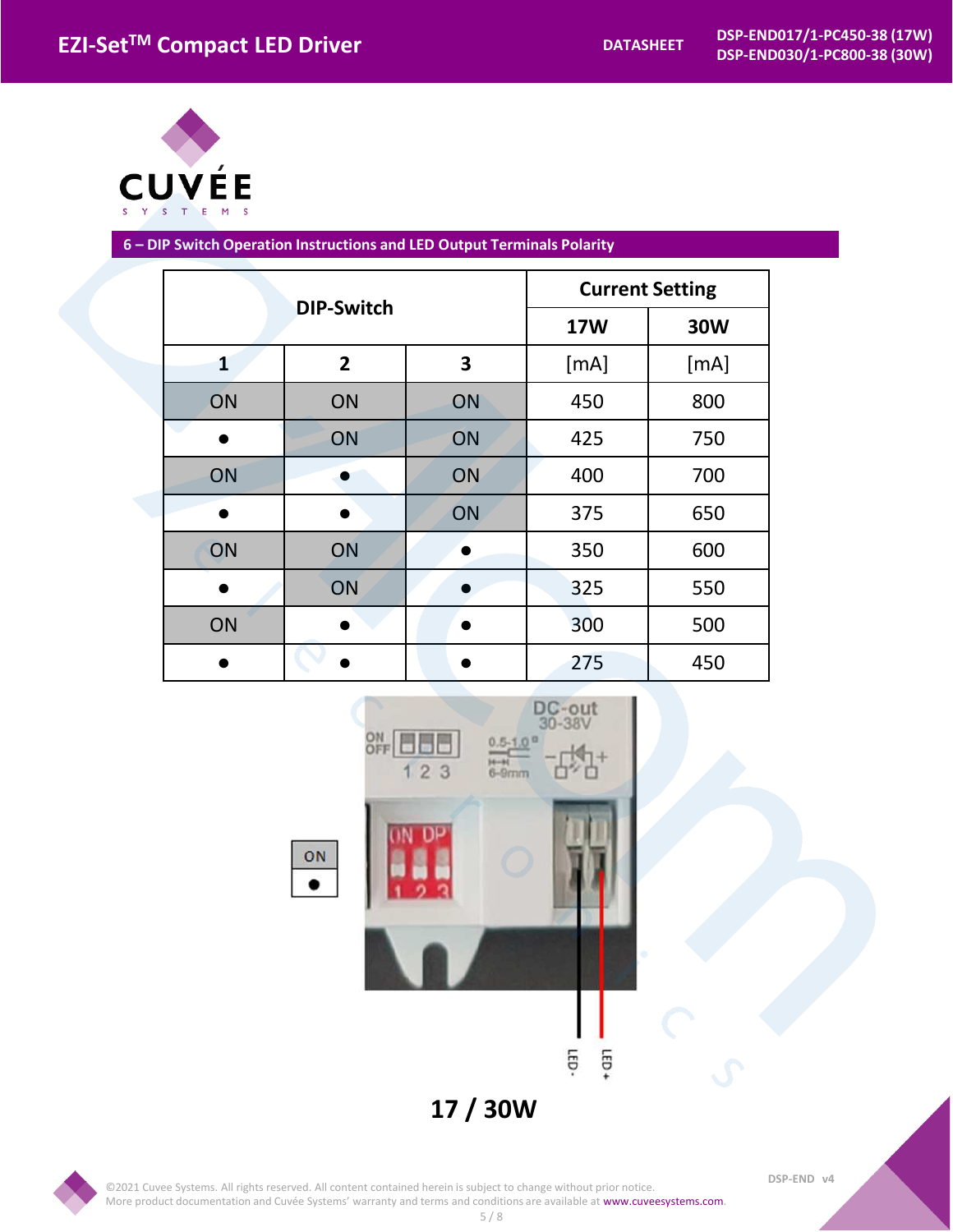

| <b>7 - EMC Compliance Approvals</b>          |                                                         |                                                                               |
|----------------------------------------------|---------------------------------------------------------|-------------------------------------------------------------------------------|
| <b>Specification item</b>                    | Value                                                   | Condition                                                                     |
| Conducted and Radiated EMI                   | EN 55015:2013 (CISPR 15:2013)                           |                                                                               |
| Harmonic Current Emissions                   | IEC 61000-3-2:2014                                      | For Class C equipment                                                         |
| <b>Voltage Fluctuations &amp;</b><br>Flicker | IEC 61000-3-3:2013                                      |                                                                               |
| ESD (Electrostatic Discharge)                | IEC 61547 Section 5.2<br>Test des.: IEC 61000-4-2       | 4 kV contact discharge,<br>8 kV air discharge, level 3                        |
| Continuous Radiated<br>Disturbance           | IEC 61547 Section 5.3<br>Test des.: IEC 61000-4-3       | 3 V/m, 80 - 1000 MHz, 80% modulated at distance of<br>3 meters                |
| <b>Electrical Fast Transient</b>             | IEC 61547 Section 5.5<br>Test des.: IEC 61000-4-4       | ± 1 kV on AC power port for 1 minute,<br>±1 kV on signal/control lines        |
| Surge                                        | IEC 61547 Section 5.7<br>Test des.: IEC 61000-4-5       | ± 1 kV line to line (differential mode)                                       |
| Continuous Conducted<br>Disturbance          | IEC 61547 Section 5.6<br>Test des.: IEC 61000-4-6       | 3V, 0.15-80 MHz, 80% modulated, Level 2                                       |
| Power Frequency Magnetic<br>Field            | IEC 61547 Section 5.4<br>Test des.: IEC 61000-4-8       | 3A/m, 50/60Hz, level 2                                                        |
| <b>Voltage Dips</b>                          | IEC 61547 Section 5.8, 5.9<br>Test des.: IEC 61000-4-11 | 70% dip during 25 cycles @ 50Hz, 30 cycles @ 60Hz<br>0% dip during 1/2 cycles |

## **8 - Safety Agency Approvals**

| <b>Specification item</b> | Value                                          | Condition |  |  |
|---------------------------|------------------------------------------------|-----------|--|--|
| ENEC / CE                 | EN 61347-1:2015,<br>EN 61347-2-13:2014/A1:2017 |           |  |  |



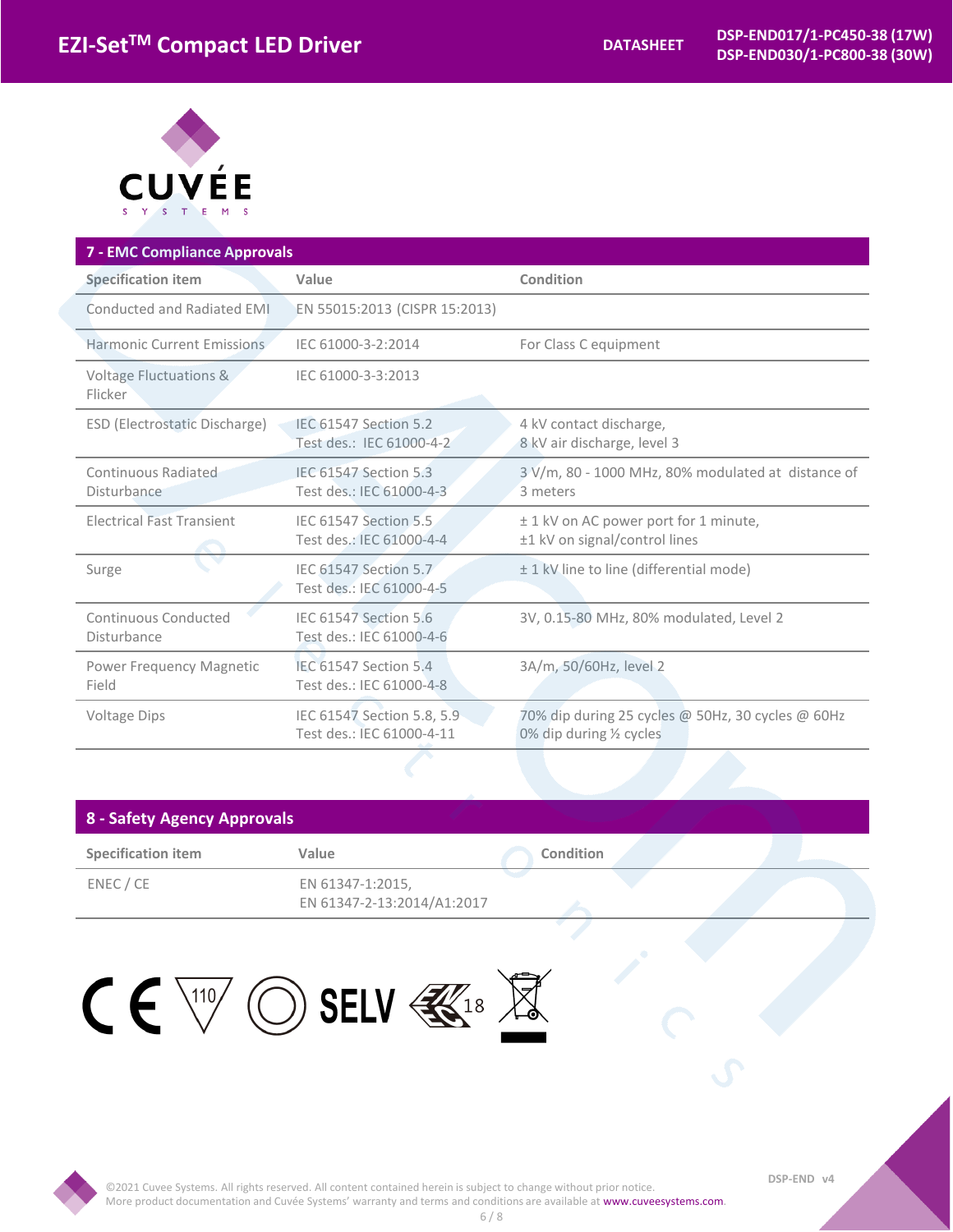# **EZI-Set<sup>™</sup> Compact LED Driver**

## **9 - Graphs**



## **Efficiency vs. Output Power I-THD vs. Output Power**



## **Input Current vs. Output Power**



**Operating Window Power Factor vs Output Power**





**DSP-END017/1-PC450-38 DSP-END030/1-PC800-38**